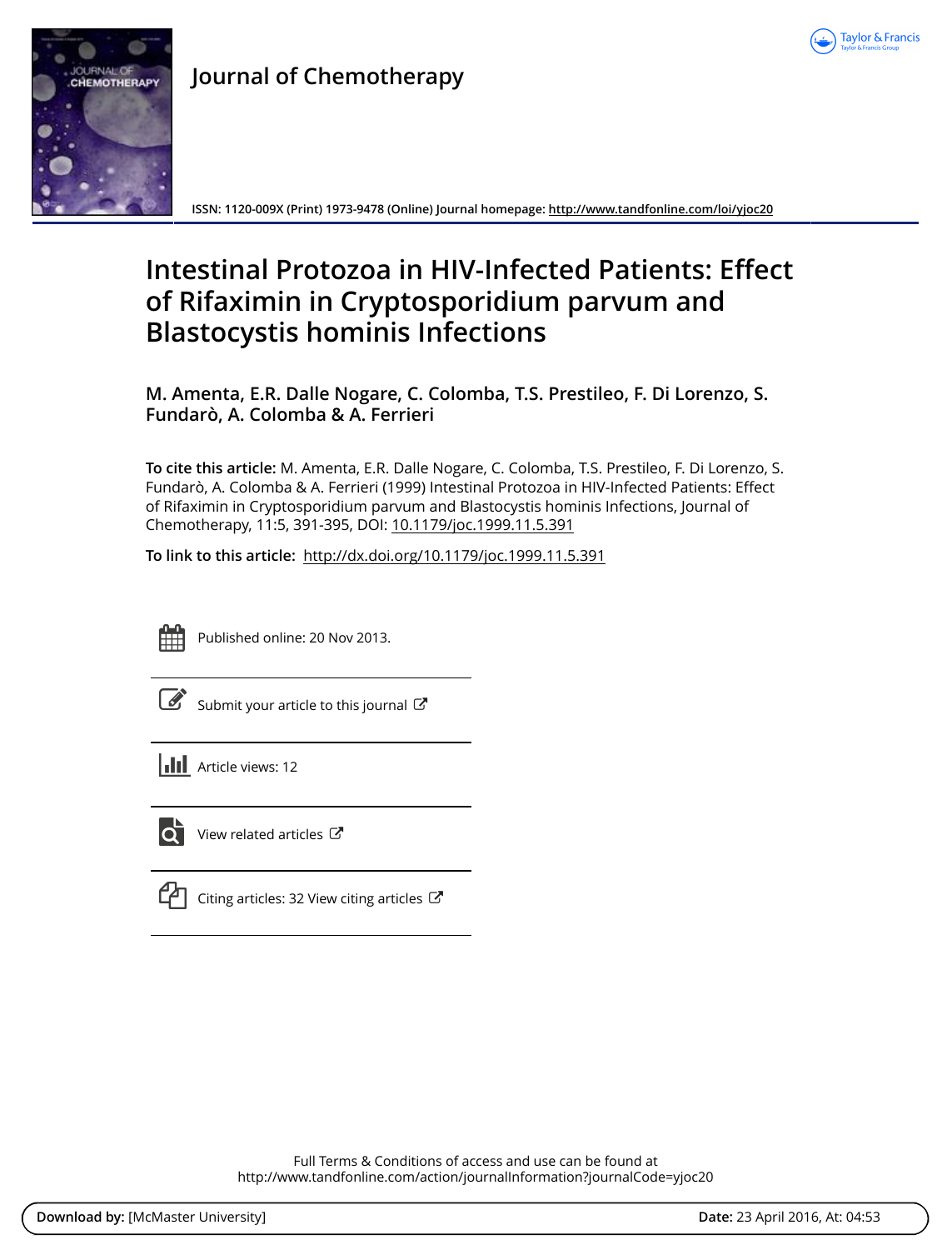# **Intestinal Protozoa in HIV-Infected Patients: Effect of Rifaximin in** *Cryptosporidium parvum* **and** *Blastocystis hominis* **Infections**

M. AMENTA - E.R. DALLE NOGARE - C. COLOMBA - T.S. PRESTILEO F. DI LORENZO - S. FUNDARÒ - A. COLOMBA - A. FERRIERI <sup>1</sup>

Div. di Malattie Infettive, P.O. "Casa del Sole" - ASL n. 6, Palermo, Italy. 1 M.D., Alfa Wassermann SpA, Bologna, Italy. *Correspondence:* Antonella Ferrieri, MD, Medical Service, ALFA WASSERMANN S.p.A., Via Ragazzi del '99, 5 40133 Bologna, Italy. Tel. +39051-6489647; Fax +39051-6489684.

### *Summary*

**In HIV-1 infected patients severe enteritis and chronic diarrhea are often documented as a consequence of multiple opportunistic infections. We analyzed 48 HIV-1 positive patients for the presence of intestinal pathogenic protozoa. Patients with CD4** ≥**200/mm3 showed a higher prevalence of a single pathogenic protozoa than patients with CD4** ≤**200/mm3, who showed the presence of multiple protozoal infections. Patients who proved positive for only a single protozoa,** *Cryptosporidium* **or** *Blastocystis***, were also positive, by stool culture, for the presence of** *Proteus mirabilis* **(3 samples),** *Citrobacter freundii* **(3 samples),** *Escherichia coli* **(one sample) or** *Enterobacter cloacae* **(one sample). Treatment with rifaximin (600 mg, 3 times a day, for 14 days) was efficacious in resolving the clinical symptoms and clearing protozoan infections in HIV-1 infected patients with CD4** ≥**200/mm3, who presented enteric and systemic symptoms due to** *Criptosporidium* **or** *Blastocystis* **associated with enteropathogenic bacteria.**

*Key words:* **AIDS, chronic diarrhea,** *Cryptosporidium, Blastocystis,* **rifaximin***.*

# INTRODUCTION

Opportunistic protozoa are frequently pathogenic in HIV-infected patients. In these subjects intestinal protozoa are a common cause of severe enteritis and chronic diarrhea. The illness can be complicated by dehydratation and malabsorption and can be life threatening.

*Cryptosporidium parvum* is among the more common opportunistic intestinal pathogens in HIV-infected patients with an incidence between  $5\%$  <sup>1</sup> and  $38\%$  <sup>2</sup>. Intestinal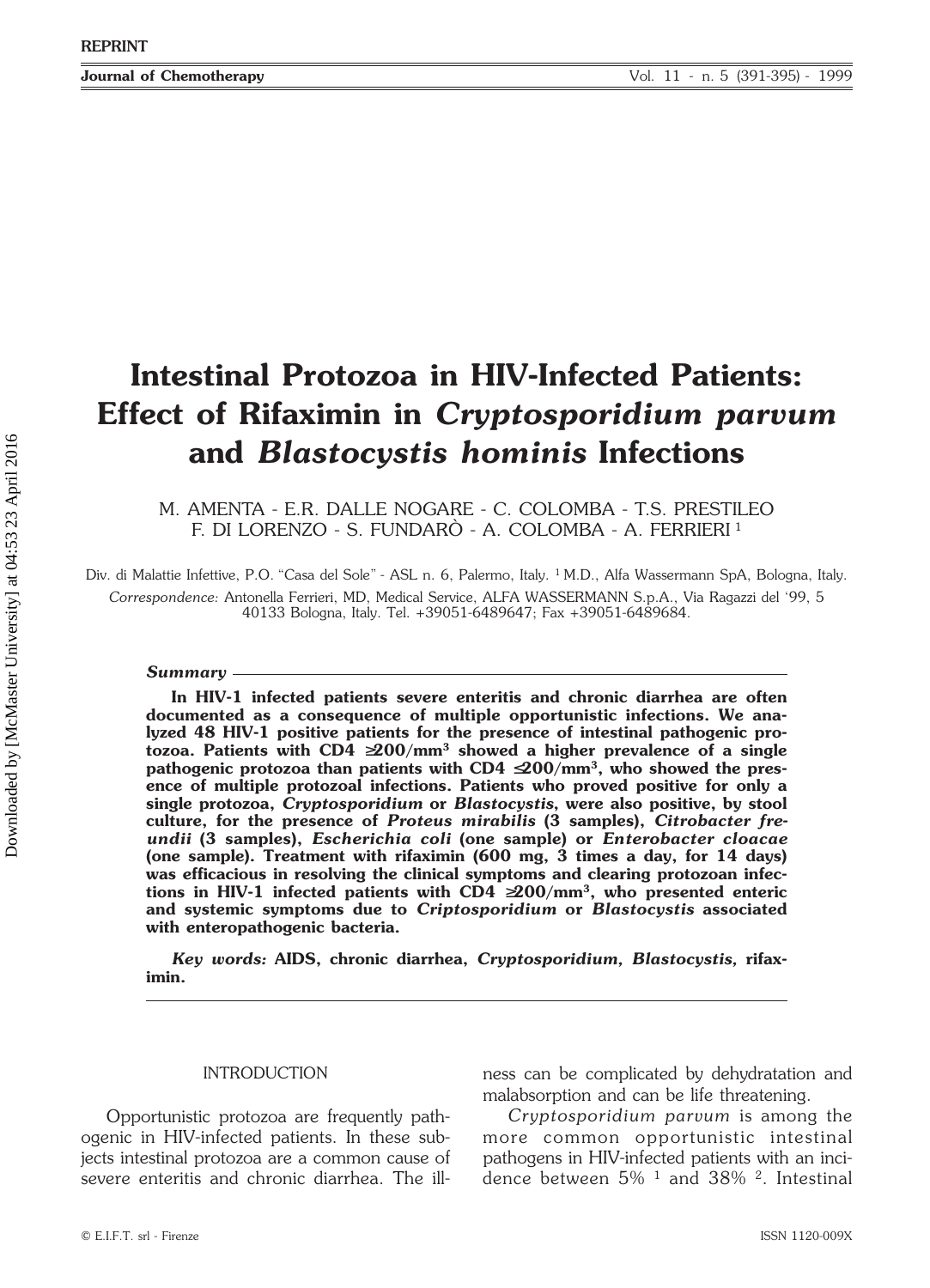cryptosporidiosis is characterized by the presence of profuse and watery diarrhea, dehydration, rapid weight loss, and sometimes nausea, vomiting, abdominal pain and fever. Once the infection is established in patients with HIV infection, the great majority of patients have lifelong infection that is refractory to treatment. Numerous drugs have been analyzed in humans infected by *Cryptosporidium*, including paromomycin, spiramycin, azithromycin, clarithromycin, octreotide, hyperimmune bovine colostrum, bovine transfer factor and many others. Because only limited numbers of trials have been conducted with potential therapeutic agents, the majority of information to date is preliminary in nature 3.

*Blastocystis hominis* has for several decades been considered a harmless yeast commensal of the intestine but is nowadays classified as a pathogenic protozoa. In immunocompetent hosts *B. hominis* may be the cause of an acute self limited diarrhea while in immunocompromised hosts it can cause prolonged or recurrent diarrhea which can be associated with abdominal pain, flatus, anorexia, fever and sometimes eosinophilia. The success of treatment with standard antiprotozoan agents has been shown to be variable 4,5.

In HIV-infected patients diagnostic and therapeutic approaches to enteric infections have mainly been based on a single etiological agent although some of these patients may harbor multiple pathogens; moreover combination antiretroviral therapy that includes a protease inhibitor can restore immunity to *C. parvum* in HIV-infected individuals and result in sustained clinical and microbiological responses 6.

All these data prompted us to determine the prevalence of *C. parvum* and *B. hominis* in HIV-infected patients, treated with protease inhibitors, and evaluate the possibility of coinfection with other bacterial agents. Moreover, since rifaximin, an antimicrobial compound derived from rifamycin SV 7, has been shown to have an elective role in the treatment of intestinal infections due to its broad antimicrobial spectrum, minimal intestinal absorption and no significant side effects, in our study we determined the efficacy of rifaximin on the treatment of *C. parvum* and *B. hominis* intestinal infections. The aim of this study was to evaluate the efficacy and tolerability of rifaximin in patients with stool cultures positive for protozoan pathogens.

# PATIENTS AND METHODS

# *Study population*

From March 1996 to March 1998, 48 HIVseropositive patients, 26 females and 22 males, with an average age of 28 years (range 12-54), with enteric symptoms (mainly diarrhea) and/or eosinophilia, were enrolled in the study.

HIV seropositivity was determined by the presence of anti HIV-1 antibodies detected by ELISA and immunoblotting. CD4+ lymphocyte count was established by cytofluorimetric assay and expressed as absolute number/mm3. At the initial visit a standardized interview was administered and a physical examination performed. All patients gave informed consent before evaluation.

Out of the 48 patients, 14 had CD4 values  $\langle 200/mm^3$  and all of them received antiretroviral therapy including at least one protease inhibitor; in detail 8 patients received indinavir (IDV) plus two reverse transcriptase inhibitors (RTI), 5 patients received ritonavir (RTV) plus two RTI and one patient received saquinavir (SQV) plus two RTI. All these 14 patients had received the therapy for no less than 14 days and no longer than 3 months.

Out of the 48 enrolled patients, 34 showed CD4 values >200/mm3 and 9 did not receive any therapy while 25 received antiretroviral therapy; in detail 10 patients received IDV plus two RTI, 7 patients received RTV plus two RTI, 6 patients received SQV plus two RTI and 2 patients 2 RTI only. These 25 patients received the therapy for no less than one month and no longer than 15 months.

# *Fecal samples*

Three fecal samples for each patient were collected every other day and were transported within 30 min to the laboratory. The samples were processed for parasitological and bacteriological analysis. Samples were examined microscopically for ova, cysts and parasites with iodine stain after concentration. The examination was complemented by the modified Ziehl-Neelsen technique in search of *C. parvum* 8. In brief, smears fixed in methanol for 3 min were stained with carbolfuchsine for 5 min and then decolorization in 3% hydrochloric acid in 93% ethanol was performed. The smears were rinsed in tap water and then counterstained in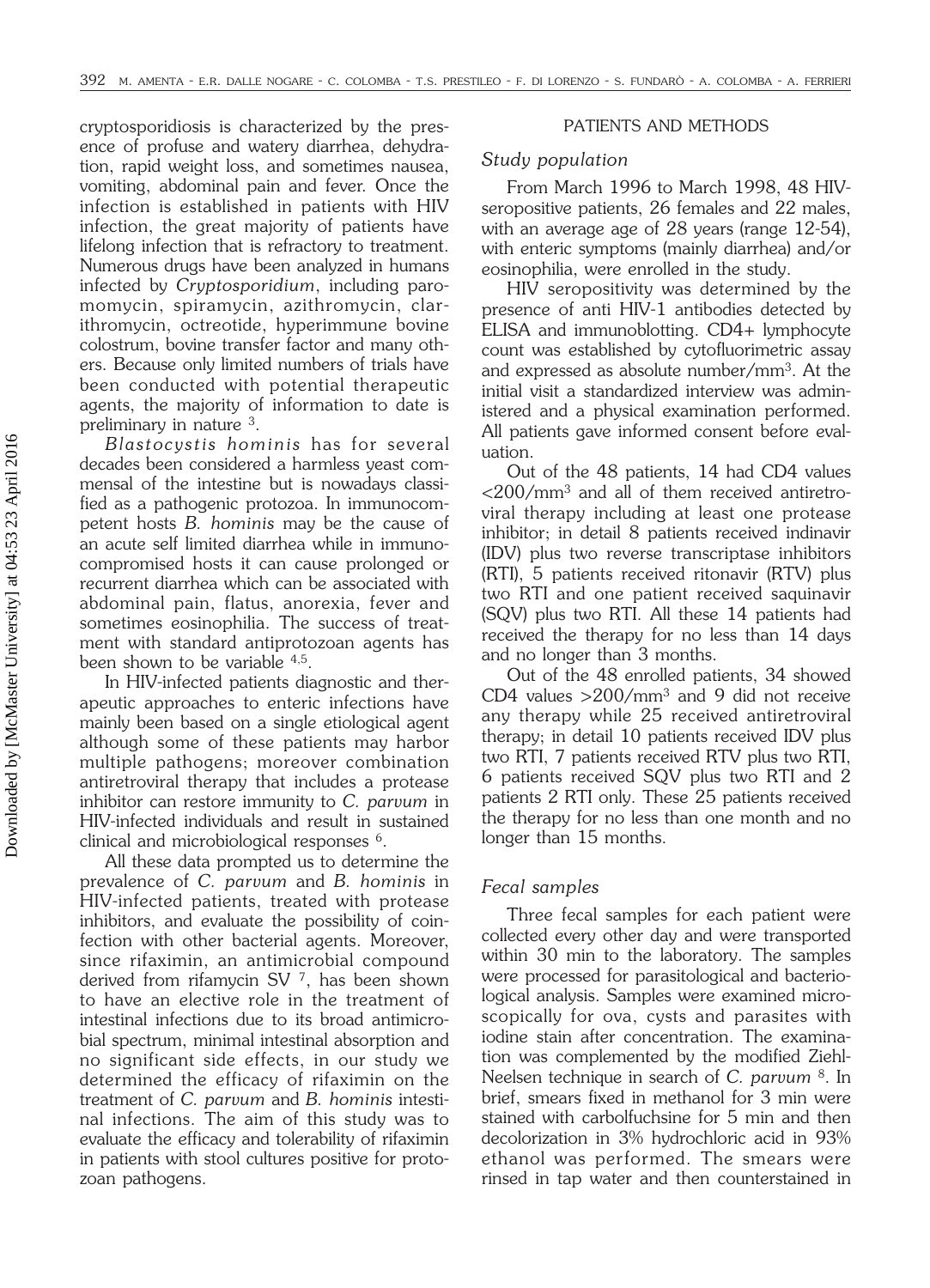0.25% malachite green for 30 sec, rinsed again and air dried.

To search for intestinal pathogenic bacteria, stool specimens were inoculated into blood agar and selective/differential agar plates for intestinal bacteria.

## *Therapy*

Patients positive for pathogens which were identified by the techniques described above were treated with rifaximin (Normix $E$  tablets 200 mg), 600 mg three times per day for 14 days. During and after rifaximin therapy, each patient was examined by the investigators who obtained a detailed gastrointestinal history to assess the patient's response to therapy. A daily diary of potential adverse reactions to the drug was kept. The following parameters were evaluated: bowel motions, stool characteristics, abdominal pain, fever. Microbiological responses were evaluated for clearing of the infectious agents.

### RESULTS

Out of the 48 HIV-infected patients studied for parasitological examination, 15 (31%) were positive for one or more protozoa and 33 (69%) proved negative, showing no potentially infectious pathogens in the stools.

The results of the parasitological examination of the 15 positive patients along with the patients' CD4 values are shown in *Table 1*. In all 6 patients with CD4 values >200/mm3 only one pathogenic protozoa species was identified for each patient. In the 9 patients with CD4 values  $\langle 200/mm^3, 5$  patients had a single pathogenic protozoa in their stools while 4 patients had two different pathogenic protozoa concomitantly. Three subjects had *C. parvum* only, one had *Giardia intestinalis*, one had *Isospora belli*, while 3 out of the 4 patients with multiple protozoan infections concomitantly had *C. parvum* and *Giardia* and one *C. parvum* and *B. hominis*.

The bacteriological stool culture in the 8 patients positive for *C. parvum* (6 patients) or *B. hominis* (2 patients) as a single pathogenic protozoa showed the copresence of different pathogenic and non-pathogenic bacteria: *Proteus mirabilis* (3 samples), *Citrobacter freundii* (3 samples), *Escherichia coli* (one sample), *Enterobacter cloacae* (one sample). In order to evaluate the efficacy of rifaximin in the *C. parvum* and *B. hominis* infections with the copresence of bacterial infections, the 3 patients with CD4 values  $>$  200/mm<sup>3</sup> who were positive both for *C. parvum* and enteropathogenic bacteria, and the 2 patients with CD4 values >200/mm3 positive both for *B. hominis* and enteropathogenic bacteria were treated with rifaximin.

The main clinical features evaluated during the course of rifaximin therapy are summarized in *Table 2*.

As regards bowel motions, all treated patients but one showed symptomatic improvement on the fourth day. At the beginning of the therapy, all 5 treated patients had loose or watery stools which became formed after the fourth day of therapy. Medium abdominal pain was present at the beginning of therapy in 3 patients and after 4 days disappeared in 2 and in one became mild. The 2 patients with fever >37°C at the beginning of the therapy had a temperature of ≤37°C on the second day of therapy.

After 4 days of therapy all treated patients experienced a complete remission of all symptoms (fever, abdominal pain and diarrhea). After completing the course of rifaximin therapy, which occurred without any side effects, the 5 patients were examined for the presence of stool parasites, three times at 2-day intervals. All 5 patients proved negative in all the samples tested.

|  |  | TABLE 1 - Intestinal protozoa in HIV patients. |  |  |  |  |
|--|--|------------------------------------------------|--|--|--|--|
|--|--|------------------------------------------------|--|--|--|--|

|                         | C. parvum alone | g. intestinalis | C. parvum + G. intestinalis | C. parvum + B. hominis<br>B. hominis | I. belli |  |
|-------------------------|-----------------|-----------------|-----------------------------|--------------------------------------|----------|--|
| $CD4 > 200$ (n. pts.) 3 |                 |                 |                             |                                      |          |  |
| $CD4 < 200$ (n. pts.) 3 |                 |                 |                             |                                      |          |  |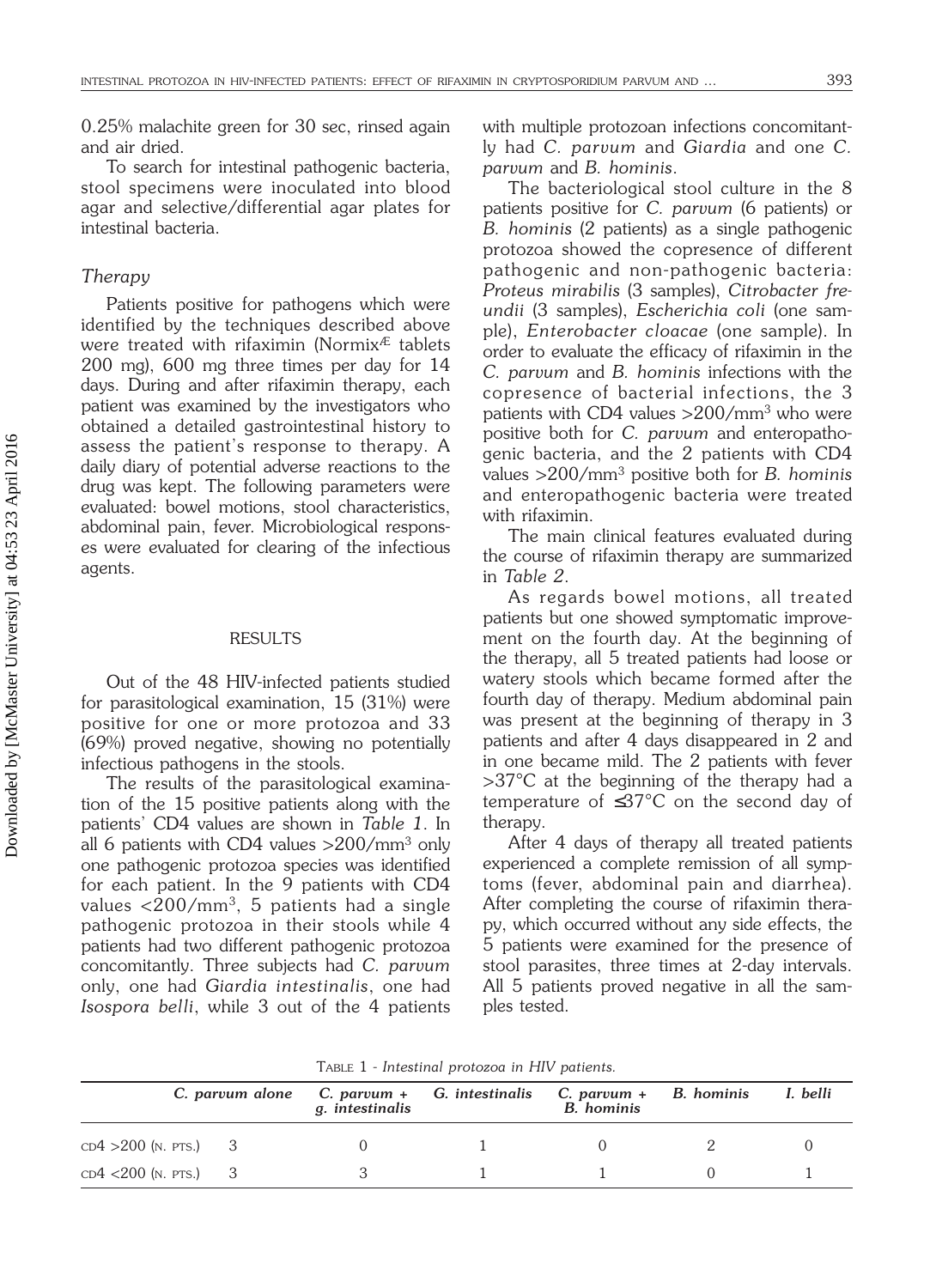|                      |                      | N. bowel movements Stool characteristics |         |                       |  | Abdominal pain |                     |  |                      | Fever $(^{\circ}C)$ |                 |  |  |                          |   |   |   |                  |
|----------------------|----------------------|------------------------------------------|---------|-----------------------|--|----------------|---------------------|--|----------------------|---------------------|-----------------|--|--|--------------------------|---|---|---|------------------|
| Days on<br>treatment | base-1 2 3 4<br>line |                                          |         | base-1 2 3 4<br>line  |  |                |                     |  | base-1 2 3 4<br>line |                     |                 |  |  | base-<br>line            | 1 | 2 | 3 | $\boldsymbol{4}$ |
| $c1*$                | 3 3 2 1 1            |                                          |         | $L^*$ $L$ $L$ $F$ $F$ |  |                |                     |  | MES MEMEA A          |                     |                 |  |  | 36.5 36.5 36.5 36.5 36.5 |   |   |   |                  |
| c2                   | 3 3 2 2 2            |                                          |         | W                     |  |                | $W$ $W$ $W$ $F$     |  | МE                   |                     | MI MI MI MI     |  |  | 37.5 37.5 36.5 36.5 36.5 |   |   |   |                  |
| c3                   | 3 2 2 1 1            |                                          |         | $I_{\cdot}$           |  |                | I. F F F            |  | МE                   | ME ME ME A          |                 |  |  | 38.5 38.5 37 36.5 36.5   |   |   |   |                  |
| B1                   | 4                    |                                          | 4 4 4 2 | W                     |  |                | $W$ $I$ , $I$ , $F$ |  | $A$ $A$ $A$ $A$ $A$  |                     |                 |  |  | 36.5 36.5 36.5 36.5 36.5 |   |   |   |                  |
| B2                   | 3                    |                                          | 3 3 2 1 | $I_{-}$               |  |                | I. I. F. F          |  | $\overline{A}$       |                     | $A$ $A$ $A$ $A$ |  |  | 36.5 36.5 36.5 36.5 36.5 |   |   |   |                  |

TABLE 2 - *Clinical monitoring of C. parvum and B. hominis patients.*

\*C=Pt With C. parvum \*\*L=Loose §ME=Medium B=Pt With B. hominis F=Formed A=Absent W=Watery MI=Mild

# **DISCUSSION**

Several opportunistic infections have been documented in patients with HIV-1 infections, of which those of the gastrointestinal tract are prominent. This study documents the prevalence of intestinal protozoan infections in a study group of 48 HIV infected subjects on antiretroviral treatment with protease inhibitors showing enteric and systemic symptoms. The most frequently identified intestinal protozoa was *C. parvum*, which was present either alone or with other intestinal protozoa in 10 patients. The next most frequently identified intestinal protozoa was *G. intestinalis* (5 patients) followed by *B. hominis* (3 patients) and *I. belli* (one patient). Multiple protozoan infections were noted in 4 patients who had CD4 values <200/mm3. This demonstrates that multiple opportunistic infections are more frequent in subjects with a higher grade of immunodeficiency.

*C. parvum*, either alone or with other intestinal pathogens, was found in 10 cases (20.8%) showing a decreased incidence with respect to the values of 33% found in another study, also performed in Italy in 1993<sup>9</sup>. This decreased value can be due to the fact that our patients were treated with the new combination antiretroviral therapy including protease inhibitors which has been shown to restore immunity to *C. parvum* <sup>6</sup>. The decreased incidence of pathogenic protozoa such as *C. parvum* has been balanced by the increase in low pathogenic opportunistic protozoa such as *B. hominis* 10,11. In our study the presence of *Blastocystis*, either alone or with other intestinal protozoa, was documented in 6.2% patients.

Since clinical intestinal manifestations in HIV subjects can also be due to the concomitant presence of protozoa and bacteria, in our study we evaluated the presence of enteropathogenic bacteria in the 8 patients who had *C. parvum* or *B. hominis* as a single protozoan agent and all proved positive for the presence of bacteria. Among these 8 patients, 5 had CD4 values  $>$  200/mm<sup>3</sup> and thus were chosen to be treated with rifaximin. We excluded the 3 subjects with CD4 values  $\langle 200/nm^3$  from the rifaximin treatment, since in these highly immunocompromised patients specific antiprotozoan therapy has been shown to have limited validity 12. All patients who were positive for *B. hominis* and *C. parvum* and also showed the presence of another microorganism, had a complete resolution of symptoms after 4 days of therapy when treated with rifaximin, with clearance of *C. parvum* and *B. hominis*. Therapy with oral rifaximin was well tolerated in all patients and no specific complaints were related to the therapy. Since the presence of *C. parvum* and *B. hominis* had been accompanied by positivity for enterobacteria in our rifaximin treated patients, we believe that by acting as a regulator of intestinal bacterial population rifaximin can alter the balance between infecting intestinal protozoa and other coinfecting intestinal bacteria.